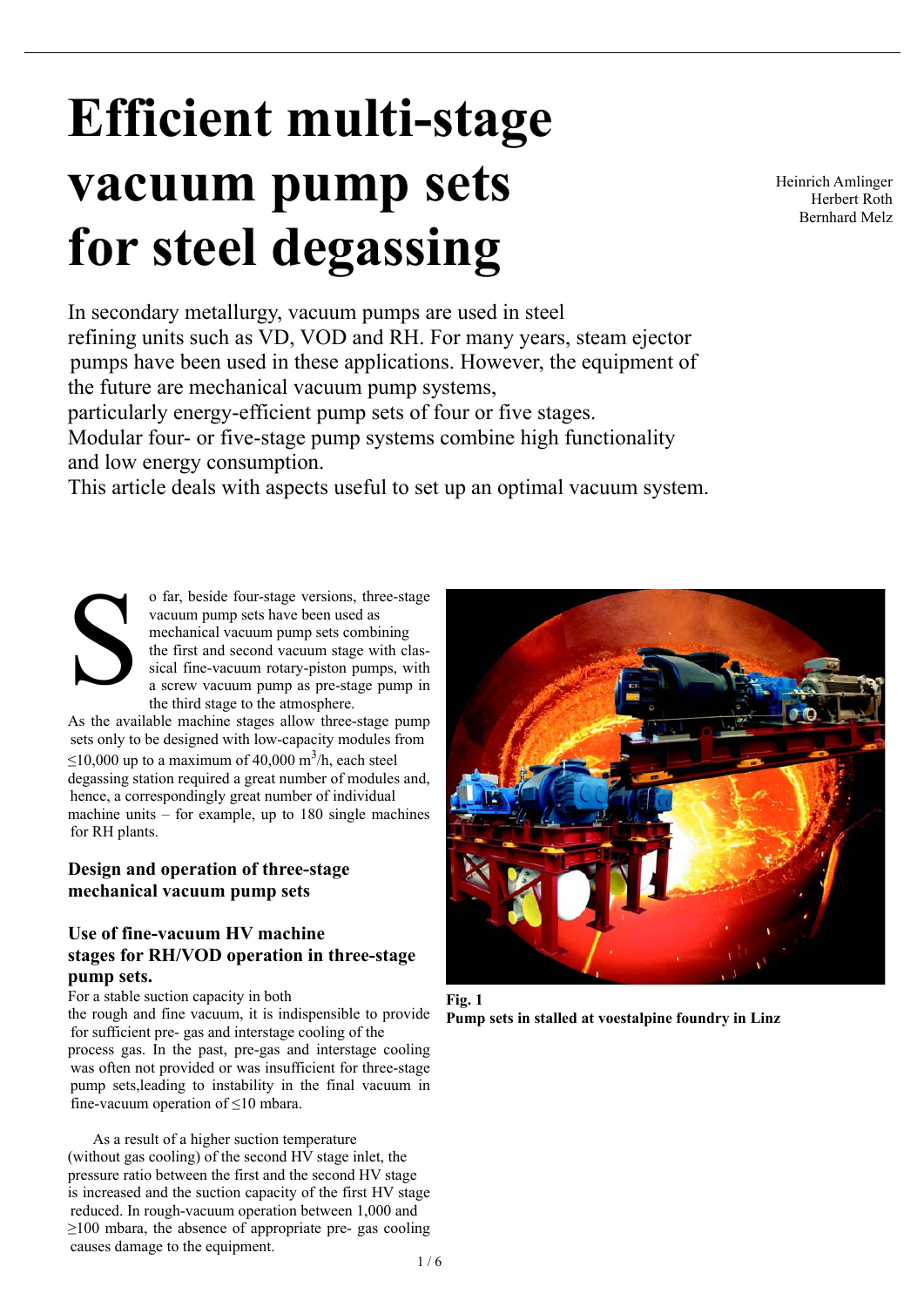The mechanical clearances of fine-vacuum HV machines are designed for vacuum operation in the range from ≤10 mbara to approx.  $10^{-3}$  mbara.

For higher operating pressures, they are not generally suitable.

 Fine vacuum HV- machines must be protected by a maximum permissible  $\Delta p$  and maximum permissible power rating, pump-down from a rough vacuum of <200 mbara down to a fine vacuum of  $\leq 10$  mbara is only possible for a short period of approx. ≤6 min. Permanent rough-

vacuum operation of HV machines is not permitted!

In the fine vacuum of  $\leq 10$  mbara, higher outlet temperatures of the HV machine are without effect within a certain range. This is because the mass flow in the machine is very low compared to the rough vacuum. With an equivalent pressure ratio, in the fine vacuum the outlet temperature is therefore lower than in the rough vacuum.

However, this may lead to misinterpretations

of the outlet temperature and the thermal operating reliability of the HV stages. If these low outlet

temperatures found in the fine vacuum range are

taken as the basis for the assessment of the outlet temperature of HV stages in the case of RH/VOD pressures in the <400 to >50 mbara range, the result will be damage to the machines - eventually severe damage.

## **Use of fine-vacuum HV machine stages for pressure and mass flow control in RH/VOD operation.**

For this application, the employed HV stages and components must be ATEX-compliant and pressure-shock resistant.

In RH/VOD operation in the  $\leq 400$  to  $\geq 50$  mbara range, the possibilities of pressure and mass flow control via HV stages in a three-stage pump set configuration are limited.

 Reducing the rotary speed of the HV machine will deteriorate the volumetric efficiency and increase the outlet temperature. Due to the low permissible power rating of HV driving motor, the maximum permissible  $\Delta p$  of the machine stage and the rotating masses of the rotor, gear and engine, the rotary speed of the HV stages may only be changed very slowly using a frequency converter. The pressure control via the HV stages is limited by the lowest critical rotary speed and the point at which blower splash lubrication starts to fail.

 Process-related vacuum pressure variations in RH/VOD plants falling below the design/ set point pressures or below the design/ set point speed can be corrected only very slowly by means of HV stages, and variations exceeding the design limits cannot be corrected at all.

Therefore, in an RH/VOD system safe and effective pressure control is only possible via the third stage – the screw vacuum pump.

|                     | <b>SGI</b> pump set                         | Pump set "A"                                               | Pump set "B"                                                |
|---------------------|---------------------------------------------|------------------------------------------------------------|-------------------------------------------------------------|
|                     | Five (four)-stage                           | Three-stage                                                | Three-stage                                                 |
|                     | Pump-down /<br><b>Regular RH- operation</b> |                                                            |                                                             |
|                     | Two-stage                                   | Single-stage                                               | Single-stage                                                |
| Process<br>pressure | Pre-inlet machines/<br>screw pumps          | 16 high-capacity screw pumps [80 low-capacity single-screw | pumps or 40+40 twin-screws<br>arranged on top of each other |
| mbara               | kW                                          | kW                                                         | kW                                                          |
| 500                 | 777 (1017)                                  | 870                                                        | 1320                                                        |
| 200                 | 804 (882)                                   | 770                                                        | 1280                                                        |
| 100                 | 694 (555)                                   | 720                                                        | 1080                                                        |
| 50                  | 406 (385)                                   | 640                                                        | 800                                                         |
| 10                  | 167(247)                                    | 610                                                        | 640                                                         |
| Mean                | 570 (617)                                   | 722                                                        | 1024                                                        |
|                     | <b>Final vacuum operation</b>               |                                                            |                                                             |
|                     | 5-stage                                     | 3-stage                                                    | 3-stage                                                     |
| Process             | 22 (19) high-capacity                       | 45 high-capacity individual                                | 180 low-capacity individual                                 |
| pressure            | individual machines                         | machines                                                   | machines                                                    |
| mbara               | kW                                          | kW                                                         | kW                                                          |
| $\overline{4}$      | 1000 (939)                                  | 1320                                                       | 1380                                                        |
| $\overline{2}$      | 609 (624)                                   | 1320                                                       | 1070                                                        |
| 1                   | 407 (471)                                   | 930                                                        | 940                                                         |
| 0.67                | 336 (415)                                   | 885                                                        | 820                                                         |
| Mean                | 588 (612)                                   | 1050                                                       | 1052                                                        |
|                     |                                             |                                                            |                                                             |

**Fig. 2**

**Comparison of two different three-stage pump sets with the SGI five-stage pump set**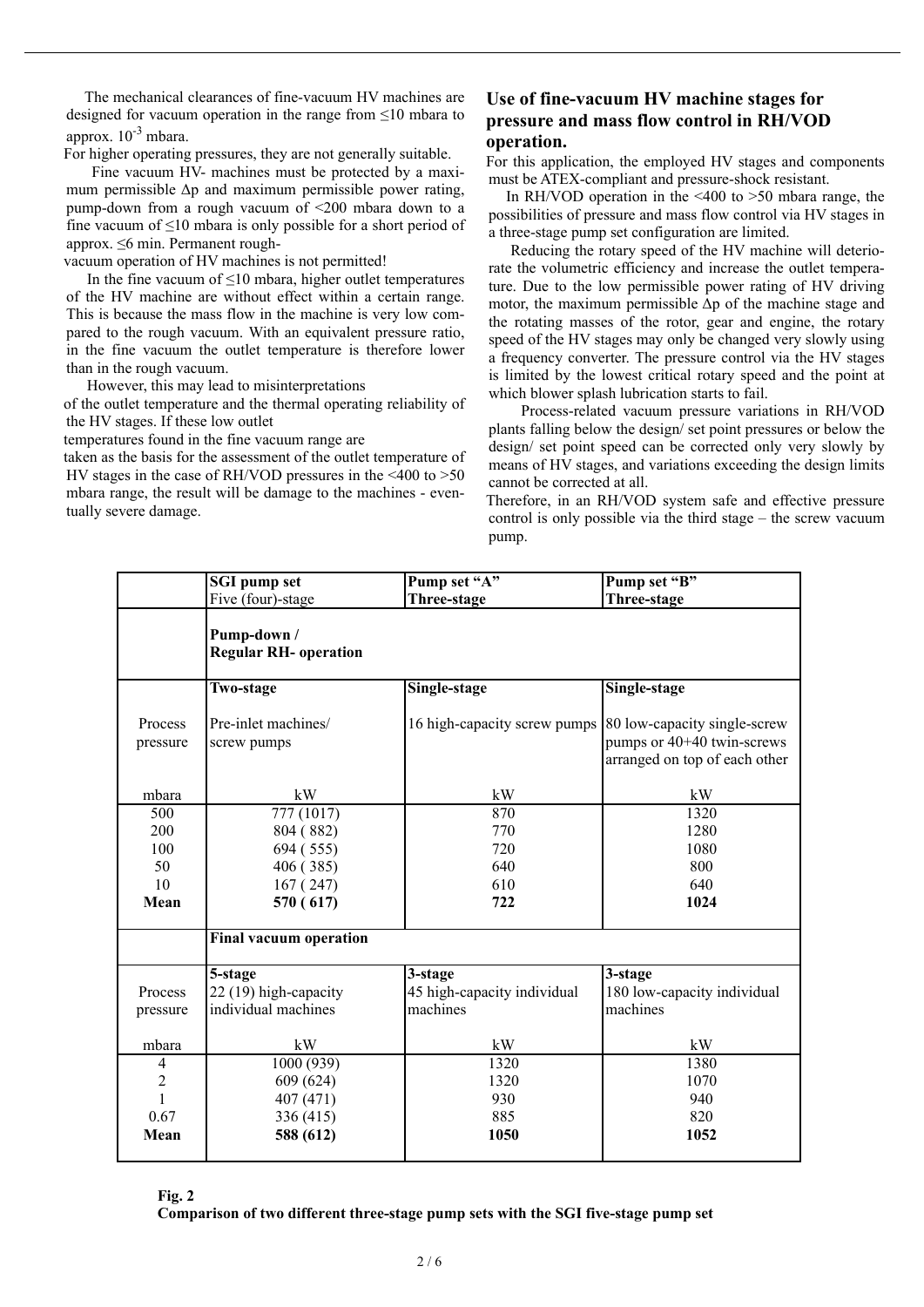However, without an RH or VOD- bypass, hot gas (without pre- cooling) will flow through the standing or uncontrolled driven rotating pistons of the first and second HV stage. The uncontrolled rotation speed in the rough vacuum of >50 mbara has negative effects on the machine shaft seals and bearings. In a situation of prolonged operation with throughflowing hot gas, both the HV machine casing and the gear lubricant may become excessively hot.

 RH- or VOD pressure control exclusively by screw vacuum pumps naturally requires a higher number of screw vacuum pumps than would be necessary for final vacuum operation at ≤10 mbara.

#### **Use of a great number low-capacity HV- stages in a three-stage pump set configuration.**

Manufacturers of vacuum equipment have been increasingly offering low-capacity machines on the market. These low-suction HV machines with canned drive and designed for clean-room operation are now used in steel degassing lines, e.g. in 150-t RH plants with up to 180 individual machines.

 However, operating such a great number of small capacity canned drive pumps, each designed for a suction rate of approx.  $10,000 \text{ m}^3/h$ , as first and second HV stages bears a high risk of errors and failure.

 In order to achieve the required suction capacity in final vacuum operation, the individual canned drive pumps must constantly be operated at 70 Hz.

 Control of such a great number of stages of canned drive machines is highly complex but nevertheless absolutely necessary, among others due to the permissible maximum  $\Delta p$  of only 30 mbar at 60 Hz and only 14 mbar at the final rotary speed of 70 Hz.

 In addition to the rotary speed and interstage pressure control, it is also necessary to monitor vibrations and the temperature of the housings.

 System- inherent pressure variations, such as a sudden vacuum collapse due to leakages/ingress of external gas or abrupt flooding or purging as well as entrained contaminations, interfere with the pumping stages, resulting in increased vibrations and excessive bending of the rotary pistons and eventually leading to damage of the bearings.

If  $\Delta p$  is greater than permitted, the machine heats up more than usual. This leads to an expansion of the rotary pistons towards the side plates and inevitably to non-repairable damage of the machine.

Moreover, small HV pumping stages with permissible  $\Delta p$ between approx. 30 and 14 mbar, may only be switched into the extraction process at approx. 10 mbara to achieve a final vacuum of 0.67 mbara.

In RH plants, typical cycle times are  $\leq$ 4 min, in VD/VOD plants 5 to 6 min. In order to be able to achieve these times in three-stage vacuum pump sets made up of low-capacity blowers and/or small permissible  $\Delta p$  per stage, it is necessary to have a large number of vacuum screw pumps operate in parallel before the HV pumps can be switched in at <10 mbar to support the evacuation.

#### **Advantages of four- or five-stage pump sets**

As described above, numerous installations of three-stage vacuum pump sets suffered mechanical damage due to excessive thermal and mechanical loading of the machine stages.

Therefore, throughout the world, three-stage mechanical pump sets consisting of a great number of individual units are being converted to more reliable and energy-efficient four- or five-stage pump sets featuring rotary piston machines from a German manufacturer, which are designed for large stages ranging between 40,000 and 90,000  $m^3/h$  and equipped with appropriate cooling and control systems.

 The greater the number of screw vacuum pumps, the higher the energy consumption of the pump sets. In contrast to this, in case of volumetric rotary

piston machines, the smaller the  $\Delta p$  and the process pressure, the lower the energy consumption. Screw vacuum pumps are characterized by internal compression which does not decrease significantly with a decreasing pressure, unless in the 1,000 to ≤100 mbara range.



**Fig. 3**

**P & I diagram of the pump set installed at voestalpine in Linz**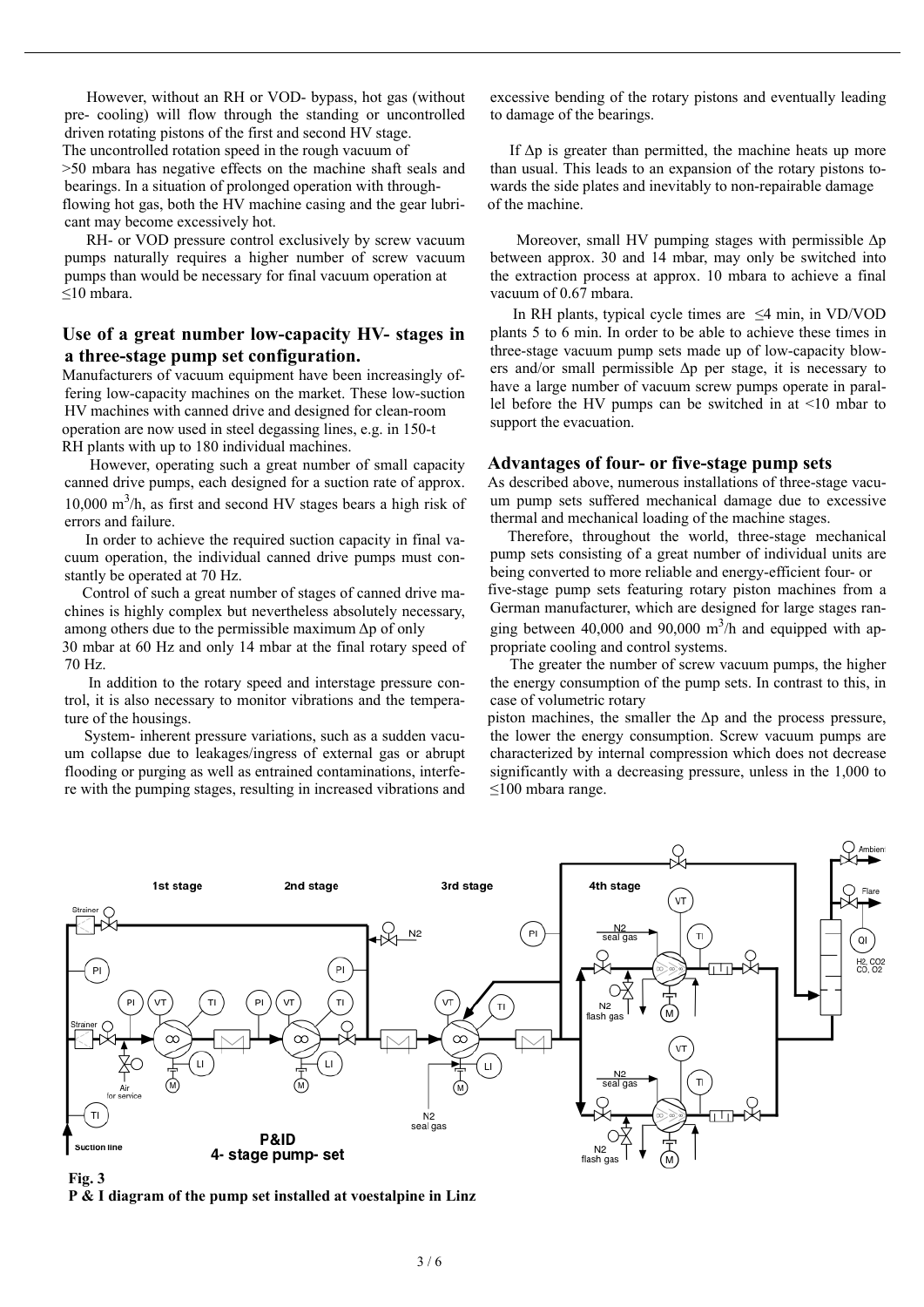Against this background, energy savings in pump sets are only feasible by increasing the number of stages of the rotary piston machines while using as few as possible energy-intensive screw vacuum pumps and limiting their use to ≤60 mbara and to the final vacuum range of  $\leq 10$  mbara.

 This can only be achieved by four- or five-stage vacuum pump sets in combination with a pre-inlet machine/screw vacuum pump to the atmosphere.

The HV machine stages used in four- or five-stage vacuum pump stages are designed for a permissible Δp of 200 mbar of the HV stage and, with the use of the pre-inlet machines, for a Δp of 800 mbar at moderately low speeds. This guarantees that these machine stages can withstand higher mechanical

loading during the robust operations of RH/VOD steel degassing.

Thanks to the greater permissible  $\Delta p$  of the HV machines employed in the first and second HV stage, shorter evacuation times are achievable because these machine can start supporting the evacuation processes at a higher pressure.

 To prevent machine damage, the design of the SGI pump sets generally includes pre- and interstage cooling, machine temperature, stage vibration and stage pressure monitoring as well as tightness of the drive shaft sealing.





**Fig. 4**

**Single stages of the pump set at the voestalpine foundry: a) 1st and 2nd stage HV vacuum pump stage, b) 3rd stage, pre-inlet vacuum pump stage, c) pre-inlet and interstage cooling, d) 4. vacuum pump stage: screw vacuum pumps**

 In situations in which only cooling water of approx. 35 to 40° C is available, four- and five-stage vacuum pump stages are superior to three-stage configurations due to the correspondingly smaller  $\Delta p$  of the individual stages and the consequently lower thermal loads acting on the individual stages.

Screens with Δp sensors and designed for minimum pressure loss are arranged in the central inlet piping of the pump set. Any blocking of screen due to dust will be signalled by the  $\Delta p$  alarm, avoiding dust propagation inside the pump set.

#### **Comparison of energy consumption by way of the example of a 150 t RH- line**

Figure 2 compares two designs "A" and "B" of a three-stage pump set with a five (four)-stage pump set.

> Operating mode: Evacuation/regular RH operation:

 $\geq$  Assumptions: Effective suction capacity of

- approx.  $40,000$  m<sub>2</sub>/h during pump-down/regular RH operation with pre-inlet machines to the atmosphere from approx. 1,000 to approx. 10 mbara.
	- Air suction capacity, entry temperatures for the five (four)-stage SGI vacuum pump set of up to 130° C possible thanks to pre-inlet cooling.



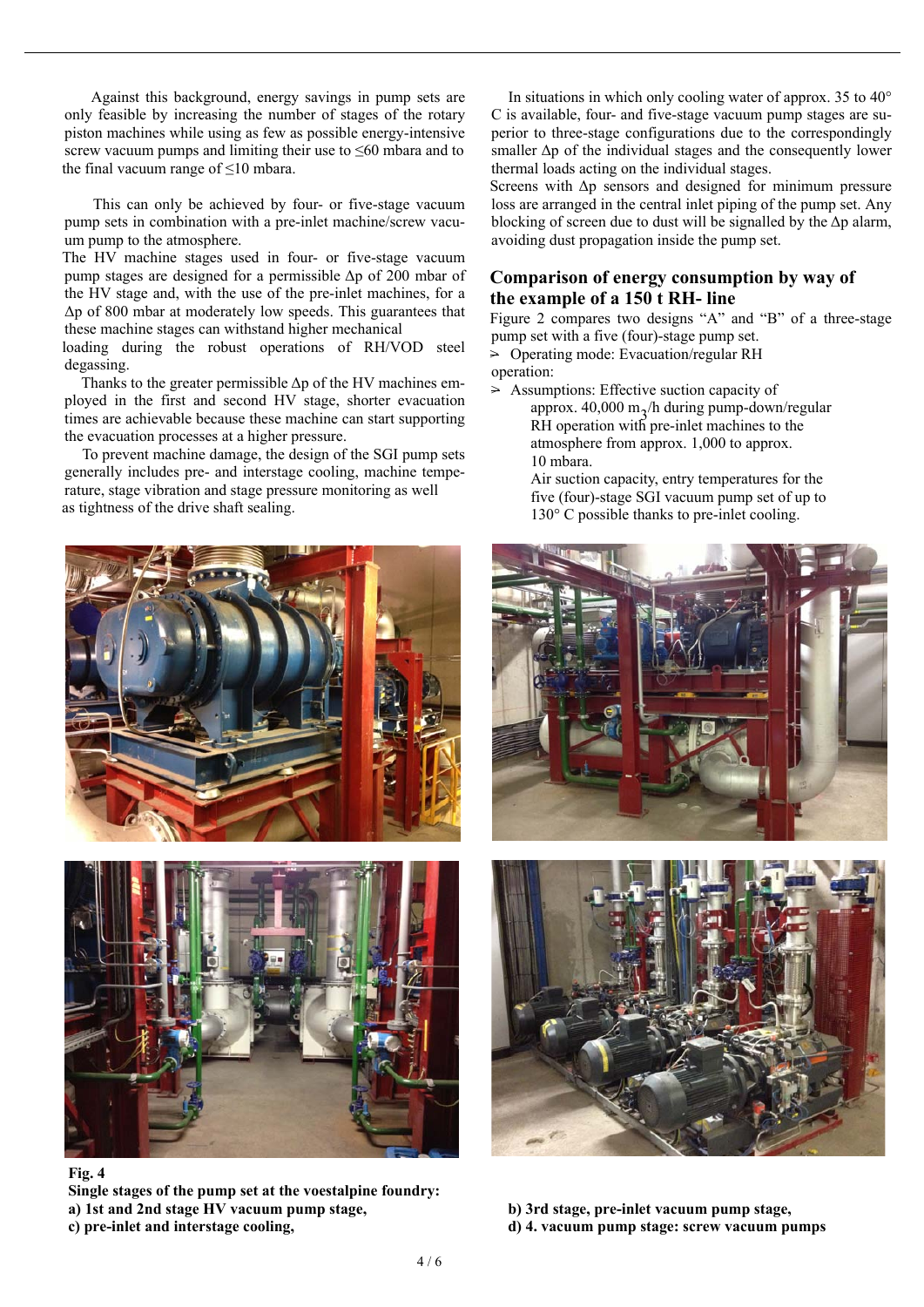- $\geq$  Based on the data in figure 2, the following results: Energy consumption of three-stage pump set "A" versus five-stage:  $722 - 570 = +152$  kW for the respective operating data. Energy consumption of three-stage pump set "B" versus five-stage:  $1,024 - 570 = +454$  kW for the respective operating data.
- $\geq$  Operating mode: Final vacuum  $\leq$ 4 to 0.67 mbara:
- $\geq$  Assumptions: Effective suction capacity of 600,000 m<sub>3</sub>/h at a final vacuum of approx. 4 to approx. 0.67 mbara. Air suction capacity, entry temperatures for the five (four)-stage vacuum pump set; calculation basis max. 80° C.
- $\geq$  Based on the data in figure 2, the following results: Energy consumption of three-stage pump set "A" versus five-stage:  $1,050 - 588 = +462$  kW for the respective operating data.

Energy consumption of three-stage pump set "B" versus five-stage: + 464 kW.

This shows that due to the high energy input a three-stage vacuum pump set – be it in a configuration with just a few highcapacity machines as in "A" or with a great number of low-capacity machines as in "B" – will not reach the efficiency level of a five (four)-stage pump set. This does no even take into account the high maintenance and service costs associated with the operation of a great number of small pumping stages. The investment costs of a five-stage vacuum pump set are almost identical with those of a four-stage system.

For plants of this size, SGI prefers a five-stage configuration because this provides a more favourable thermal behaviour, lower mechanical stress acting on the stages thanks to the lower Δp per stage and enables the use of cooling water of up to approx. 40° C.

### **Explosion protection requirements for mechanical pumps in steel degassing operations**

In a VOD installation, the liquid steel may temporarily generate and release an explosive gas mixture in the pump-down phase and in the VOD mode. This makes it necessary to consider the following aspects.

### **Description and operation of an Ex-proof pump set**

Figure **3** shows the P&I diagram of the pump set in

a 50-t vacuum decarburization plant (VOD-VD), which since June 2013 has been in operation with a combination of rotary piston blower and screw compressor, making it one of the first VOD systems worldwide to use this type of pump set configuration.

The vacuum pump set consists of two parallel pump sets, each with four stages arranged in series.

> Pump-down and VOD mode, figures **4b** and **4d**: 3rd/4th stage: Up to a defined intermediate pressure, pump-down directly to the atmosphere bypassing the fourth stage. In the VOD mode, holding of VOD pressure.

From a defined suction pressure, both stages operate in series to the atmosphere.

1st/2nd stage: Not in operation and shut off by valves.

 $\geq$  VD mode, figures 4a-d:

1st/2nd stage: Activated upon reaching a defined pressure, flap valves open.

Pump-down with all four stages in series down to the final VD pressure of 0.67 mbara.

#### **Operator's Responsibility**

The criteria for the assessment of the risk of explosion and the definition of explosion prevention and protection measures have been stipulated in the European Directives 1994/9/EU (ATEX 100 a) and1999/92/ EU (ATEX 118 a) uniformly for all

memberstates of the European Union. These criteria are legally binding. Corresponding regulations in place in other countries must be examined with a view to their applicability.

The plant operator is responsible for taking the necessary care for ensuring that the period during which such an explosive gas mixture may occur and the risk of explosion are kept at an acceptable low level.

In order to minimize the probability of incidents, the following three strategies shall be applied:

- $\geq$  Avoid/reduce explosiveness
- $\geq$  Avoid/encapsulate (isolate or disable) potential ignition sources

 $\geq$  Limit/minimize the effects of a potential

explosion.

#### **Explosion protection and prevention concept**

Explosion protection and prevention are among the most safetycritical tasks of a plant operator.

An Ex- protection and prevention concept must include both technical and organizational measures for risk minimization. The safety manual must be kept up to date and the personnel on site must be familiar with it.

A consistent concept will include technical and organizational measures aimed at minimizing risks. Such an Ex- protection and prevention concept will be agreed between the responsible supervisory authority, the plant operator and the plant builder, specifying the requirements for an operating approval.

In VOD plants, the potential risk of explosion comes from the presence of CO and the varying concentration of CO depending on the excess oxygen in the process gas. As a requirement for the VOD process, oxygen is injected into the melt. In case of fault, this oxygen will not be completely used up and may account for up to 30 % of the extracted gas mixture.

The designation of Ex- zone(s) and Ex- protection

measures is based on safety-relevant parameters.

These parameters refer to the CO/air mixture under atmospheric conditions. Under vacuum conditions,

the maximum explosion pressure is lower in proportion to the process pressure of the gas mixture.

Additionally, it must be taken into account that the lower Ex limit and the critical oxygen concentration are lower at higher temperatures, figure **5**.

| Fig. 5<br>Safety-<br>relevant data |                   |      |                   |     |              |
|------------------------------------|-------------------|------|-------------------|-----|--------------|
| <b>Explosion pressure</b>          | ED <sub>CO</sub>  | 7.3  | $ED_{H2}$         | 7.4 | barg         |
| Lower Ex limit                     | UEG <sub>CO</sub> | 10.9 | UEG <sub>H2</sub> |     | $\%$<br>vol. |
| Critical oxygen<br>consentration   | $SK_{CO}$         | 4.3  | $SGK_{H2}$        | 5   | $%$ vol      |